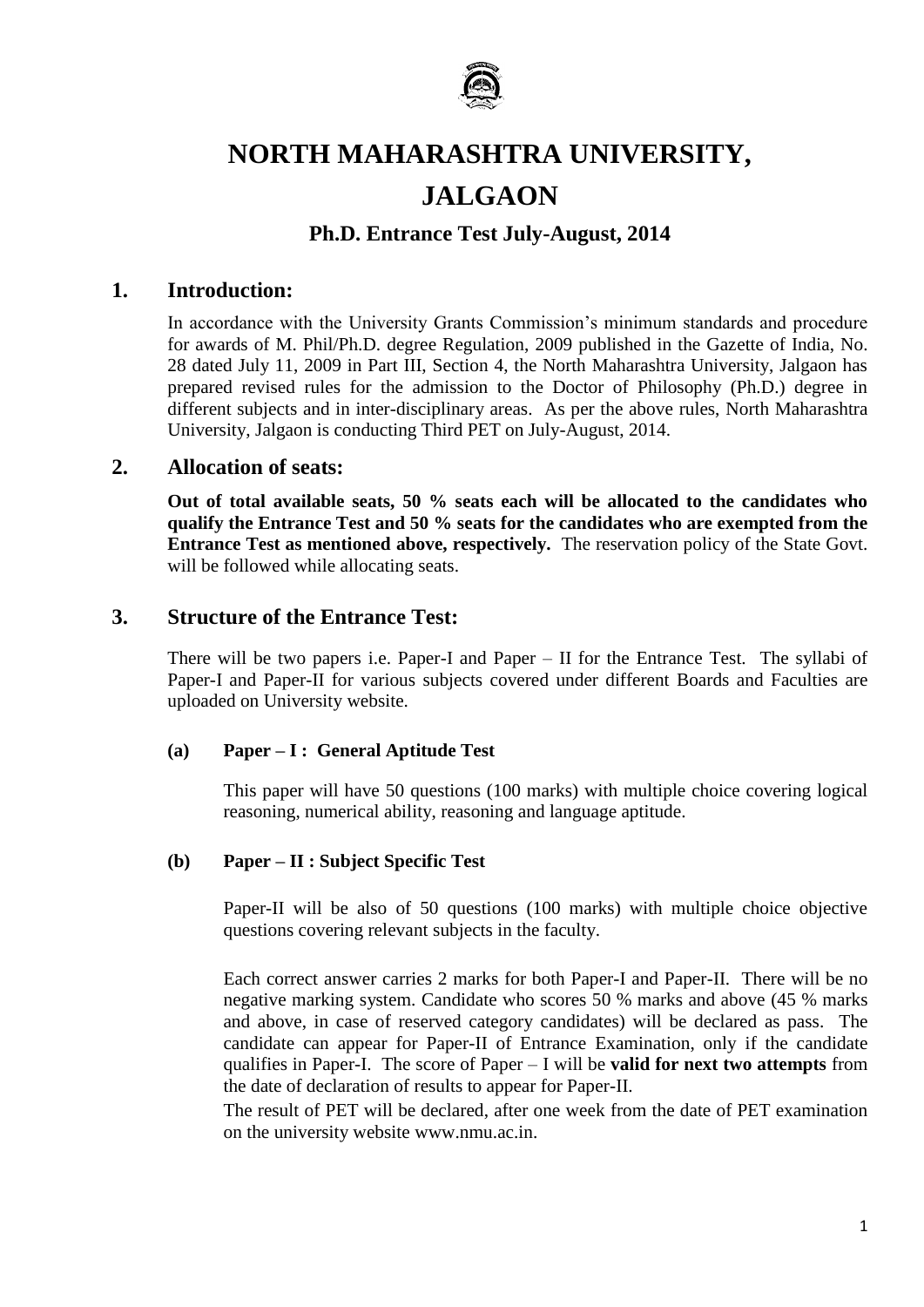# **4. How to apply for Entrance Test:**

The details regarding revised Ph.D. rules, Syllabi of Entrance Test, Online Application Form, Schedule of Entrance Examination etc. are available on the University Website [www.nmu.ac.in.](http://www.nmu.ac.in/) **The candidates those who are eligible to get exemption from Entrance Test and those who were previously exempted from PET, will also have to apply ONLINE to get exemption.**

All the below mentioned candidates those who wish to apply for admission for the Ph.D. degree should fill up this online application form with prescribed fees.

- a) Those qualified Paper-I and II in the Entrance Examination conducted in the year January-February, 2013 but not allotted guides; under exemption from PET.
- b) Those who have qualified only Paper-I.

Candidate willing to apply for Ph.D. admission should fill-up the ONLINE application form and must send hard copy of the Application Form along with Challan/Transaction Slip and other supporting documents to the following address as per schedule.

#### **DIRECTOR, BOARD OF COLLEGES AND UNIVERSITY DEVELOPMENT (BCUD), NORTH MAHARASHTRA UNIVERSITY, JALGAON.**

The Application Form can be filled only online from 28.06.2014 to 10.07.2014 till 5.30 p.m.

#### **5. Fee structure for admission/Entrance Test to Ph.D. Course:**

The fee of **Rs. 1000/-** and Rs. 800/- for reserve category candidate **(for foreign students Rs. 5000/-)** should be paid through online generated challan/online payment gateway. The fee once paid will not be refunded at any cost. The candidates those who are eligible to get exemption from Entrance Test, will also have to pay the fee as mentioned above.

## **6. Procedure for submission of Online Application Form:**

Please go through all the details like important dates, eligibility criteria before filling up the online application form for **Ph.D. Entrance Test – July-August, 2014.**

- Before filling of your application form, kindly make ready your scanned passport size photo and signature (signed with black ink).
- Once you are ready with all the details, click on the Link **Apply Online** where you will be in a position to fill an Application form for **Ph.D. Entrance Test – July-August, 2014.** The application form will be available only online on the website www.nmu.ac.in
- **Fill all the information <b>carefully** as per the given instructions.
- \* For payment, click on **make payment** and select appropriate payment option.
- Print the hard copy of the submitted online Application Form by clicking **Download Application Form**.
- \* Using the Link "Print Application", you can take print out of your online application later by entering your Name/Application No.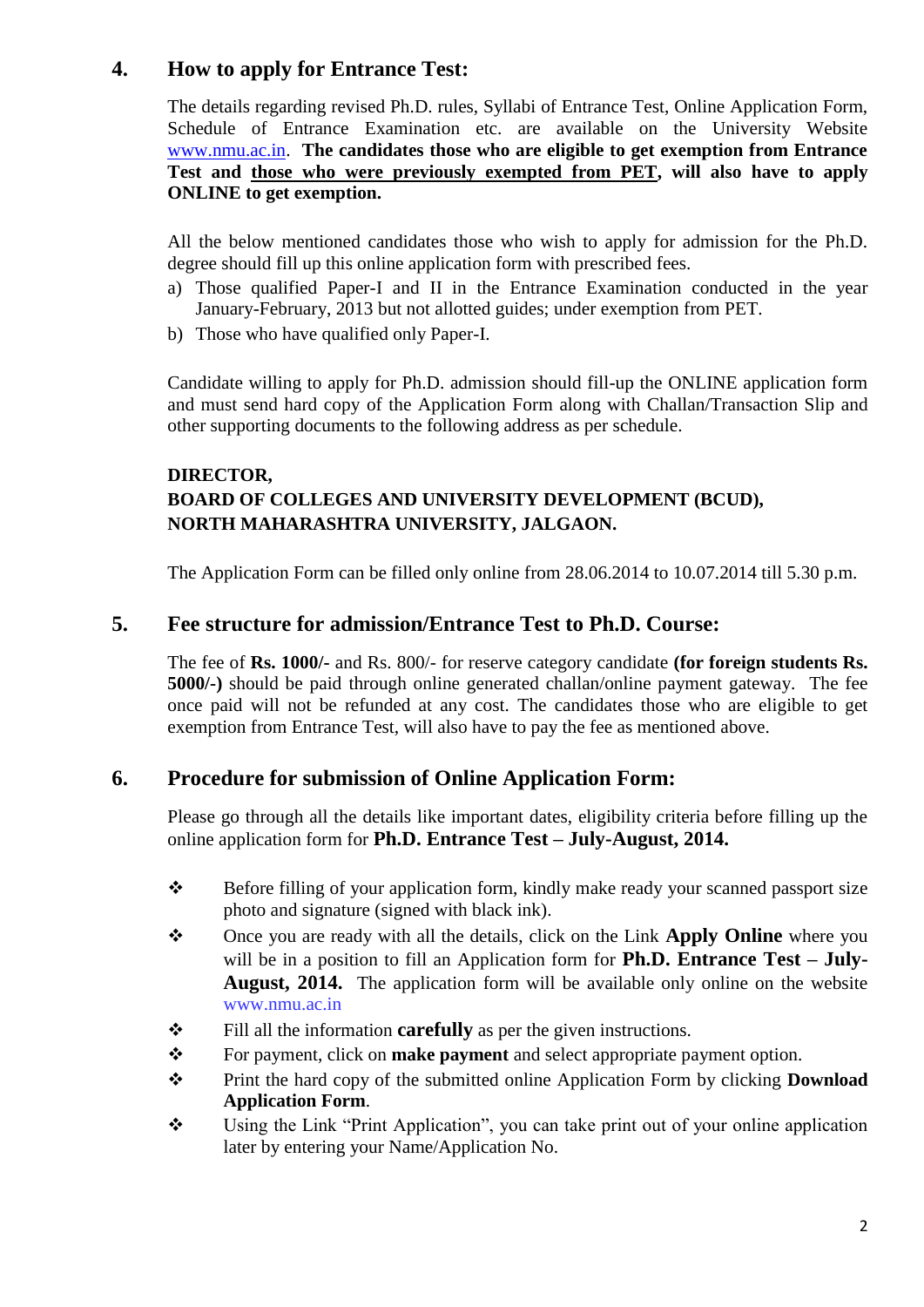- $\mathbf{\hat{P}}$  The candidate is solely responsible for his eligibility and the information which he/she has furnished in the online Application Form. No request for changes in the information provided in the online filled Application Form will be entertained.
- \* Incomplete application will be rejected without assigning any reason and no further correspondence will be entertained.
- Only filling and submission of online Application Form is not sufficient. If hard copy along with fee challan/transaction slip and other necessary documents is not received before 15.07.2014, the candidate will not be allowed to appear for the Entrance Test considered for exemption.

Submit the following supporting documents along with the hard copy of the online Application Form:

- a) The challan/transaction slip prescribed Entrance Test fee
- b) Attested photocopy of the Caste Certificate in case of reserved categories, along with Non-Creamy Layer certificate valid up to 31<sup>st</sup> March 2015.
- c) Attested photocopy copy of the Medical Certificate issued by Civil Surgeon in case of Physically and Visually Handicapped candidates.
- d) Attested photocopy of marks-sheet of Master's Degree or equivalent examination.
- e) For candidates seeking exemption against M. Phil. category, should submit M. Phil. degree completion certificate, otherwise their exemption claim will be rejected.
- f) Attested photocopies of the Certificate(s) of claiming fulfilling the conditions for the exemption from Entrance Test.

## **7. Procedure for submission of hard copy of online application form :**

The following instructions should be followed while submitting the online filled Application Form :

- (a) Enclose the hard copy of the online Application Form along with the supporting documents as mentioned above and the challan/transaction slip of prescribed fee in an envelope of size 36 cm x 25 cm.
- (b) Affix appropriate postage on envelope and send the envelope to the address mentioned above by post/speed post/courier so as to reach on or before the last date of submission of hard copy of online Application Form as given in important dates.

## **8. Hall Ticket:**

The Hall ticket will be provided to all candidates only online on the University Website [www.nmu.ac.in](http://www.nmu.ac.in/) by entering the application number. You have to take a **printout of the Hall Ticket**, by clicking **"Print Hall Ticket"** link available at www.nmu.ac.in.

**Paste your recent passport size photograph** on the space provided on **Printout of Admit Card** and get it **attested from the Head of Department/Principal of the College/Gazetted Officer.**

Student has to come with this Printout of the **Admit Card at the time of the Entrance Test.**